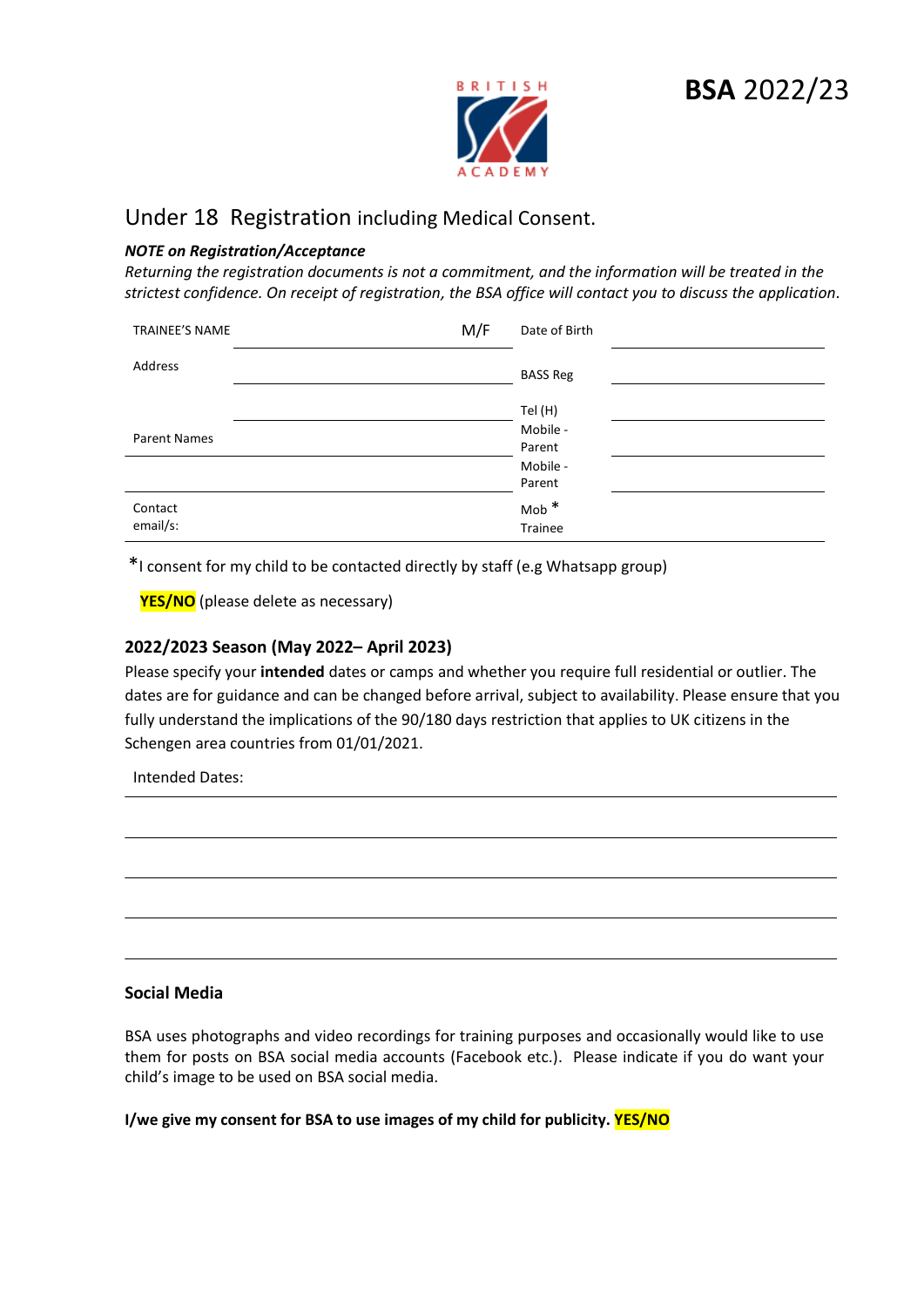# **MEDICAL QUESTIONNAIRE**

**Ski racing and race training is physically and mentally demanding. So that we can keep your child safe and well, it is extremely important that you provide as much detail as possible in your answers to the following questions/requests.**

**I agree to my child receiving 'over the counter' medication (e.g. Paracetamol), if deemed appropriate by the Pastoral Support Staff. YES/NO**

Fainting YES/NO Hearing difficulty YES/NO Asthma YES/NO Heart trouble YES/NO Speech difficulty YES/NO Diabetes YES/NO Operations YES/NO Sight difficulty YES/NO Epilepsy YES/NO Serious injury YES/NO

Please give details of any YES answers \_\_\_\_\_\_\_\_\_\_\_\_\_\_\_\_\_\_\_\_\_\_\_\_\_\_\_\_\_\_\_\_\_\_\_\_\_\_\_\_\_\_\_\_\_\_\_\_\_\_\_\_\_\_\_\_\_\_\_\_

2. Please advise of any medical treatment that your child is currently undergoing.

1.Please advise if your son/daughter has suffered from any of the following:

3. Please advise of any medical investigation your child is undergoing for a yet undiagnosed condition.

\_\_\_\_\_\_\_\_\_\_\_\_\_\_\_\_\_\_\_\_\_\_\_\_\_\_\_\_\_\_\_\_\_\_\_\_\_\_\_\_\_\_\_\_\_\_\_\_\_\_\_\_\_\_\_\_\_\_\_\_\_\_\_\_\_\_\_\_\_\_\_\_\_\_\_\_\_\_\_\_\_\_\_\_\_\_\_\_\_\_\_\_

\_\_\_\_\_\_\_\_\_\_\_\_\_\_\_\_\_\_\_\_\_\_\_\_\_\_\_\_\_\_\_\_\_\_\_\_\_\_\_\_\_\_\_\_\_\_\_\_\_\_\_\_\_\_\_\_\_\_\_\_\_\_\_\_\_\_\_\_\_\_\_\_\_\_\_\_\_\_\_\_\_\_\_\_\_\_\_\_\_\_\_\_

\_\_\_\_\_\_\_\_\_\_\_\_\_\_\_\_\_\_\_\_\_\_\_\_\_\_\_\_\_\_\_\_\_\_\_\_\_\_\_\_\_\_\_\_\_\_\_\_\_\_\_\_\_\_\_\_\_\_\_\_\_\_\_\_\_\_\_\_\_\_\_\_\_\_\_\_\_\_\_\_\_\_\_\_\_\_\_\_\_\_\_\_

\_\_\_\_\_\_\_\_\_\_\_\_\_\_\_\_\_\_\_\_\_\_\_\_\_\_\_\_\_\_\_\_\_\_\_\_\_\_\_\_\_\_\_\_\_\_\_\_\_\_\_\_\_\_\_\_\_\_\_\_\_\_\_\_\_\_\_\_\_\_\_\_\_\_\_\_\_\_\_\_\_\_\_\_\_\_\_\_\_\_\_\_

\_\_\_\_\_\_\_\_\_\_\_\_\_\_\_\_\_\_\_\_\_\_\_\_\_\_\_\_\_\_\_\_\_\_\_\_\_\_\_\_\_\_\_\_\_\_\_\_\_\_\_\_\_\_\_\_\_\_\_\_\_\_\_\_\_\_\_\_\_\_\_\_\_\_\_\_\_\_\_\_\_\_\_\_\_\_\_\_\_\_\_\_

\_\_\_\_\_\_\_\_\_\_\_\_\_\_\_\_\_\_\_\_\_\_\_\_\_\_\_\_\_\_\_\_\_\_\_\_\_\_\_\_\_\_\_\_\_\_\_\_\_\_\_\_\_\_\_\_\_\_\_\_\_\_\_\_\_\_\_\_\_\_\_\_\_\_\_\_\_\_\_\_\_\_\_\_\_\_\_\_\_\_\_\_

\_\_\_\_\_\_\_\_\_\_\_\_\_\_\_\_\_\_\_\_\_\_\_\_\_\_\_\_\_\_\_\_\_\_\_\_\_\_\_\_\_\_\_\_\_\_\_\_\_\_\_\_\_\_\_\_\_\_\_\_\_\_\_\_\_\_\_\_\_\_\_\_\_\_\_\_\_\_\_\_\_\_\_\_\_\_\_\_\_\_\_\_

4. Please provide details of any restriction on physical activity your child may have.

5. Please provide details of any allergies your child has.

6. Please provide details of any medication your child is taking.

7. Is your child able to manage their medication without supervision? YES/NO

8. Please provide details of any learning difficulties your child may have (e.g. easily distracted, difficulty following complex instructions etc.).

\_\_\_\_\_\_\_\_\_\_\_\_\_\_\_\_\_\_\_\_\_\_\_\_\_\_\_\_\_\_\_\_\_\_\_\_\_\_\_\_\_\_\_\_\_\_\_\_\_\_\_\_\_\_\_\_\_\_\_\_\_\_\_\_\_\_\_\_\_\_\_\_\_\_\_\_\_\_\_\_\_\_\_\_\_\_\_\_\_\_\_\_\_